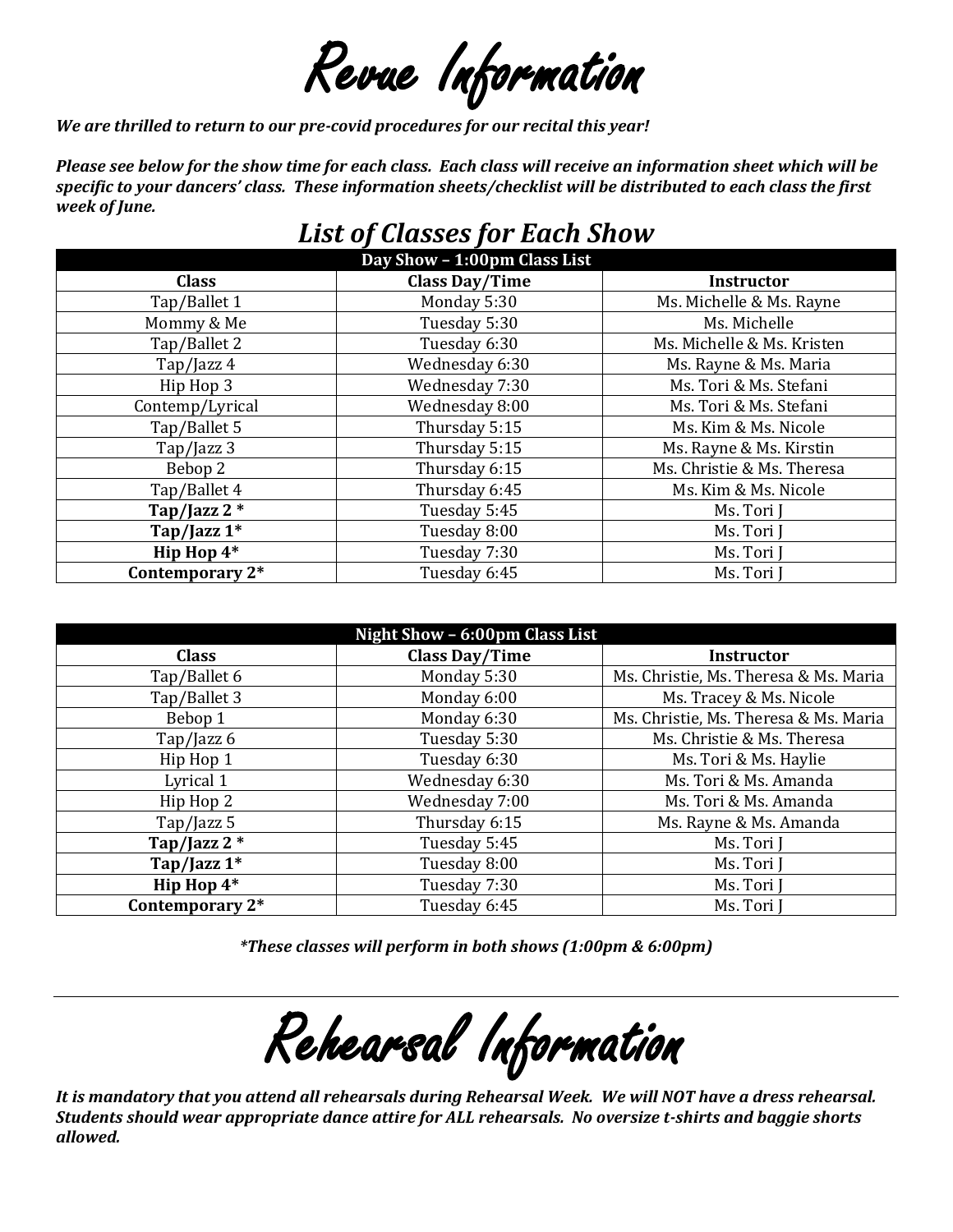# *Rehearsal Week Overview: (all rehearsals will begin at 5:30pm)*

#### *Rehearsal @ Sigur Center:*

*Monday, June 6th – Day Show (1:00pm Show) Rehearsal @ Sigur Center Tuesday, June 7th – Night Show (6:00pm Show) Rehearsal @ Sigur Center (Students performing in both shows are required to attend both auditorium rehearsals)*

Rehearsals at the auditorium will begin promptly at 5:30. All students should report to the stage upon arrival. A brief parent meeting will take place while students are assembling backstage for finale practice. At the conclusion of the finale practice we will have our **Awards Ceremony.** Rehearsal will follow our revue lineup beginning with performance #2. (Your child's numbers will be detailed in your class checklist) Parents will be allowed to attend, please do not bring siblings or other guests.

#### *Rehearsal @ The Dance Connection:*

*Wednesday, June 8th – Day Show (1:00pm Show) Rehearsal @ Dance Connection (details attached) Thursday, June 9th – Night Show (6:00pm Show) Rehearsal @ Dance Connection (details attached)*

| <b>Wednesday 6/8 @ The Dance Connection</b> |                             |                       |                            |  |  |  |
|---------------------------------------------|-----------------------------|-----------------------|----------------------------|--|--|--|
| <b>Rehearsal Time</b>                       | <b>Class</b>                | <b>Class Day/Time</b> | Instructor                 |  |  |  |
| $5:30 - 6:00$                               | Tap/Ballet 5                | Thursday 5:15         | Ms. Kim & Ms. Nicole       |  |  |  |
| $5:30 - 6:00$                               | Tap/Ballet 1                | Monday 5:30           | Ms. Michelle & Ms. Rayne   |  |  |  |
| $6:00 - 6:15$                               | Bebop 2                     | Thursday 6:15         | Ms. Christie & Ms. Theresa |  |  |  |
| $6:00 - 6:15$                               | Mommy & Me                  | Tuesday 5:30          | Ms. Michelle               |  |  |  |
| $6:15 - 6:45$                               | Tap/Ballet 4                | Thursday 6:45         | Ms. Kim & Ms. Nicole       |  |  |  |
| $6:15 - 6:45$                               | Tap/Ballet 2                | Tuesday 6:30          | Ms. Michelle & Ms. Kristen |  |  |  |
| $6:45 - 7:30$                               | Tap/Jazz 3                  | Thursday 5:15         | Ms. Rayne & Ms. Kirstin    |  |  |  |
| $6:45 - 7:30$                               | Tap/Jazz 4                  | Wednesday 6:30        | Ms. Rayne & Ms. Maria      |  |  |  |
| $6:45 - 7:30$                               | Hip Hop 3                   | Wednesday 7:30        | Ms. Tori & Ms. Stefani     |  |  |  |
| $6:45 - 7:30$                               | Contemp/Lyrical             | Wednesday 8:00        | Ms. Tori & Ms. Stefani     |  |  |  |
| $7:30 - 8:00$                               | <b>TDC Competition Team</b> |                       |                            |  |  |  |
| $8:00 - 9:00$                               | Tap/Jazz 2                  | Tuesday 5:45          | Ms. Tori J                 |  |  |  |
| $8:00 - 9:00$                               | Tap/Jazz 1                  | Tuesday 8:00          | Ms. Tori J                 |  |  |  |
| $8:00 - 9:00$                               | Hip Hop 4                   | Tuesday 7:30          | Ms. Tori J                 |  |  |  |
| $8:00 - 9:00$                               | Contemporary 2              | Tuesday 6:45          | Ms. Tori J                 |  |  |  |

| Thursday 6/10 @ The Dance Connection |                             |                       |                            |  |  |
|--------------------------------------|-----------------------------|-----------------------|----------------------------|--|--|
| <b>Rehearsal Time</b>                | <b>Class</b>                | <b>Class Day/Time</b> | <b>Instructor</b>          |  |  |
| $5:30 - 6:00$                        | Tap/Ballet 6                | Monday 5:30           | Ms. Christie & Ms. Theresa |  |  |
| $5:30 - 6:00$                        | Tap/Ballet 3                | Monday 6:00           | Ms. Tracey & Ms. Nicole    |  |  |
| $5:30 - 6:00$                        | Bebop 1                     | Monday 6:30           | Ms. Christie & Ms. Theresa |  |  |
| $6:00 - 7:00$                        | Tap/Jazz 6                  | Tuesday 5:30          | Ms. Christie & Ms. Theresa |  |  |
| $6:00 - 7:00$                        | Tap/Jazz 5                  | Thursday 6:15         | Ms. Rayne & Ms. Amanda     |  |  |
| $6:00 - 7:00$                        | Hip Hop 1                   | Tuesday 6:30          | Ms. Tori & Ms. Haylie      |  |  |
| $6:00 - 7:00$                        | Hip Hop 2                   | Wednesday 7:00        | Ms. Tori & Ms. Amanda      |  |  |
| $6:30 - 7:00$                        | Lyrical 1                   | Wednesday 6:30        | Ms. Tori & Ms. Amanda      |  |  |
| $7:00 - 7:30$                        | <b>TDC Competition Team</b> |                       |                            |  |  |
| $7:30 - 8:30$                        | Tap/Jazz 2                  | $8:00 - 9:00$         | Tap/Jazz 2                 |  |  |
| $7:30 - 8:30$                        | Tap/Jazz 1                  | $8:00 - 9:00$         | Tap/Jazz 1                 |  |  |
| $7:30 - 8:30$                        | Hip Hop 4                   | $8:00 - 9:00$         | Hip Hop 4                  |  |  |
| $7:30 - 8:30$                        | Contemporary 2              | $8:00 - 9:00$         | Contemporary 2             |  |  |

*Rehearsal @ The Dance Connection will be CLOSED to everyone. We follow current arrival and dismissal procedures. We will begin rehearsal at the studio with each class's tap dance. Please have your child in their tap shoes upon arrival.*